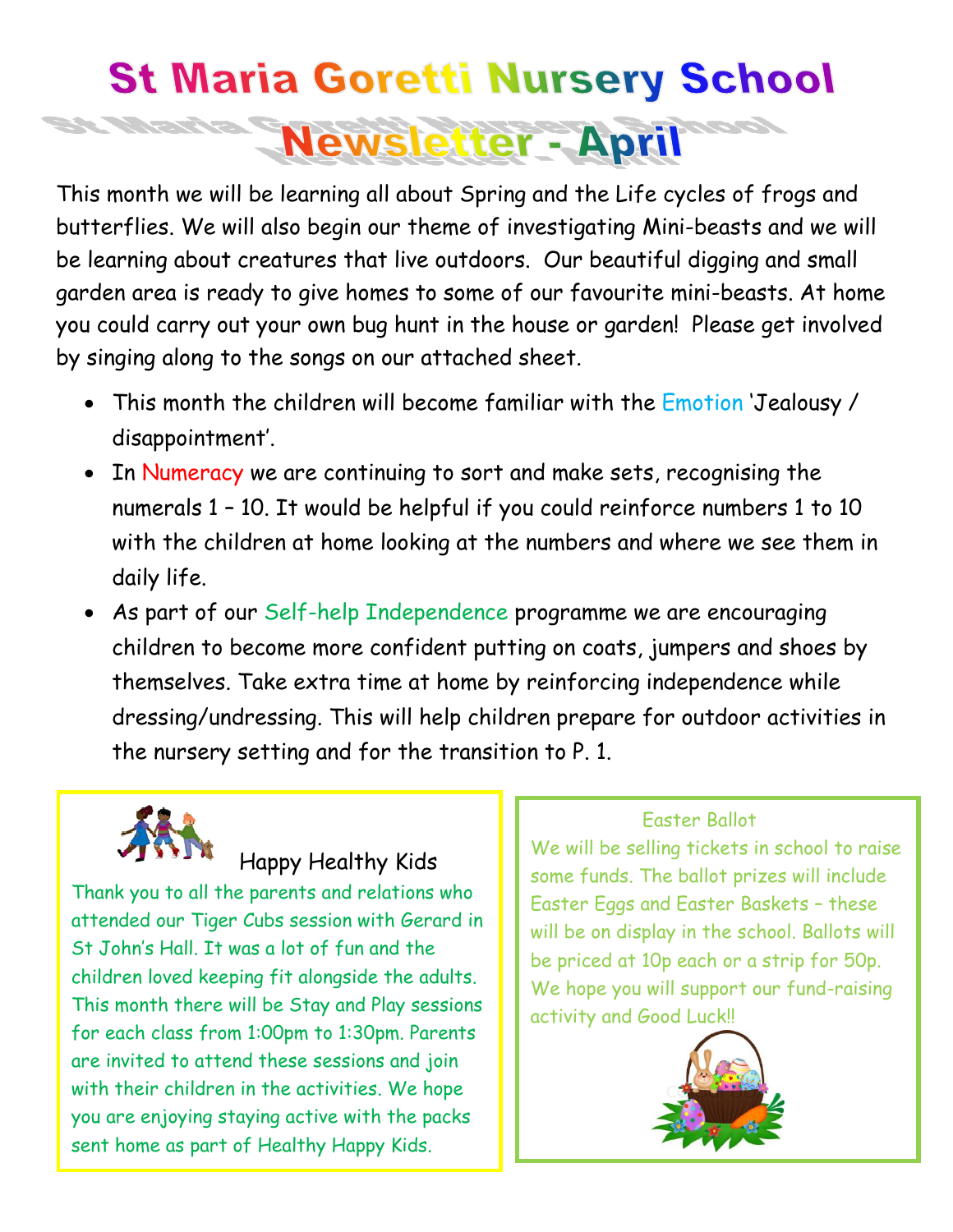We will continue to promote a healthy lifestyle in the nursery this term. We will dance with "Fitness Freddy" and have fun with "Jump, Jiggle and Jive."

The Sponsored Cycle will take place in our nursery on Thursday April 11<sup>th</sup> (weather permitting). The cycle will take place from 9:00am to 9:30am and children will be

encouraged to complete three laps of our track. All monies raised will go to Trocaire.



Events in the Nursery

April 2019

## Remember to check out our school website for news and beautiful photographs of all our events in the nursery. www.stmariagorettinursery.co.uk Fitness Freddy returns to teach us some new dance Monday 1st moves to our favourite pop tunes **EASTER** EASTER Monday 8<sup>th</sup> Music session with Louise Kelly Stay and Play – Mrs McAlea's class (1:00pm – 1:30pm) Wednesday 10<sup>th</sup> Thursday 11<sup>th</sup> Stay and Play – Miss Keown's class (1:00pm – 1:30pm) Thursday 11<sup>th</sup> Sponsored cycle in the nursery – all proceeds donated to Trocaire